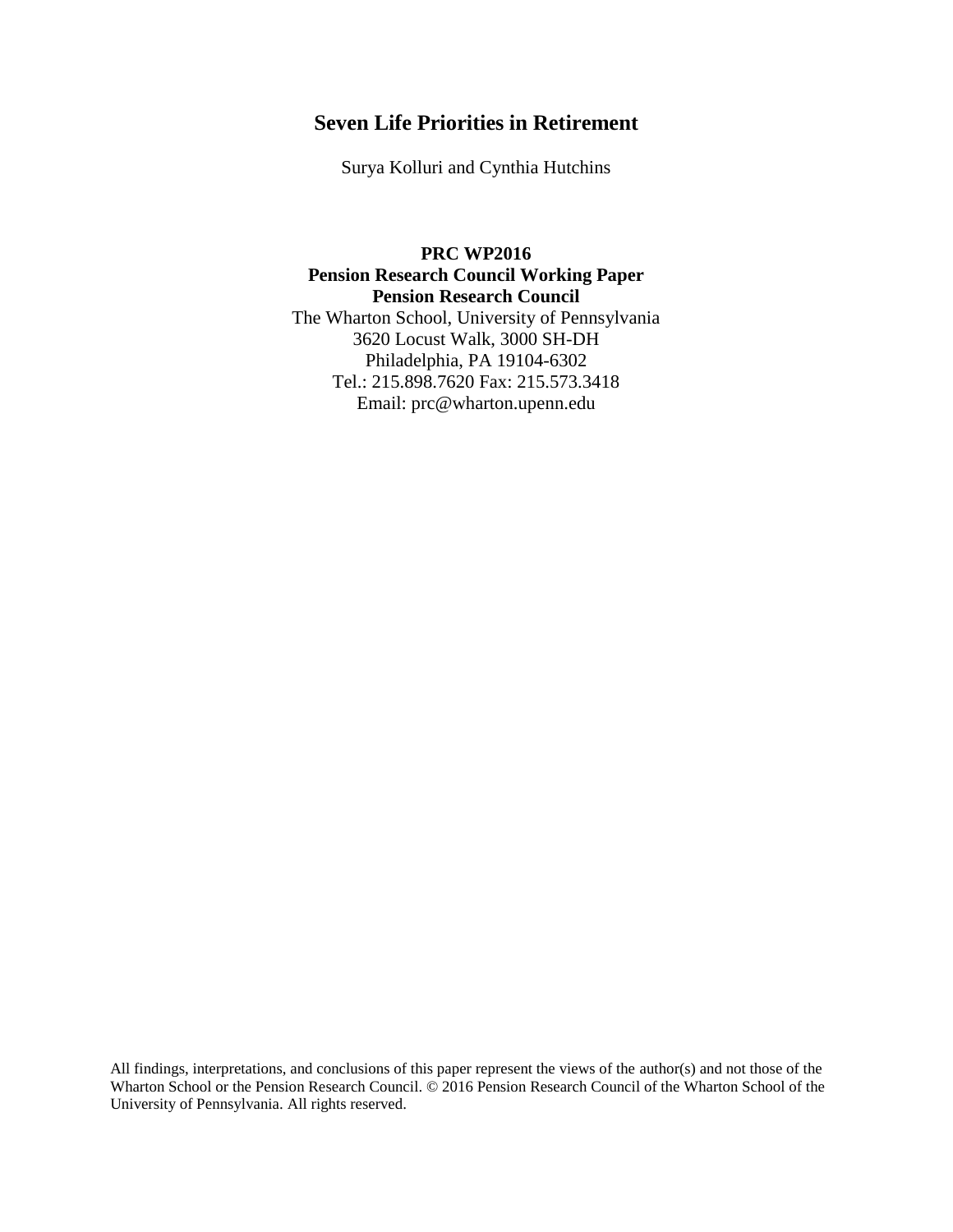# **Seven Life Priorities in Retirement**

Surya Kolluri and Cynthia Hutchins

# Abstract

As more and more Baby Boomers turn 65 and reach retirement age, they are reshaping the landscape of the retirement phase with a shift in their mindset; they are pursuing old dreams, exploring new opportunities, and thinking about retirement in an entirely new manner. Bank of America Merrill Lynch partnered with Age Wave to examine how Americans are preparing for retirement and analyze the seven life priorities that are most important to today's retirees: Health, Home, Family, Work Giving, Finances, and Leisure. Although there is much optimism and opportunity that comes with this new wave of retirement, there is new concern as well. As the average lifespan increases, health issues are also becoming more prevalent. In this piece, we explore the many issues, both positive and negative, that both create and are a result of this new take on the retirement life stage.

Keywords: Retirement, longevity, aging, Baby Boomers, health, home, family, work, giving, finances, leisure.

### **Surya Kolluri**

Managing Director Policy and Market Planning Global Wealth and Retirement Solutions Bank of America Merrill Lynch

**Cynthia Hutchins Director** Financial Gerontology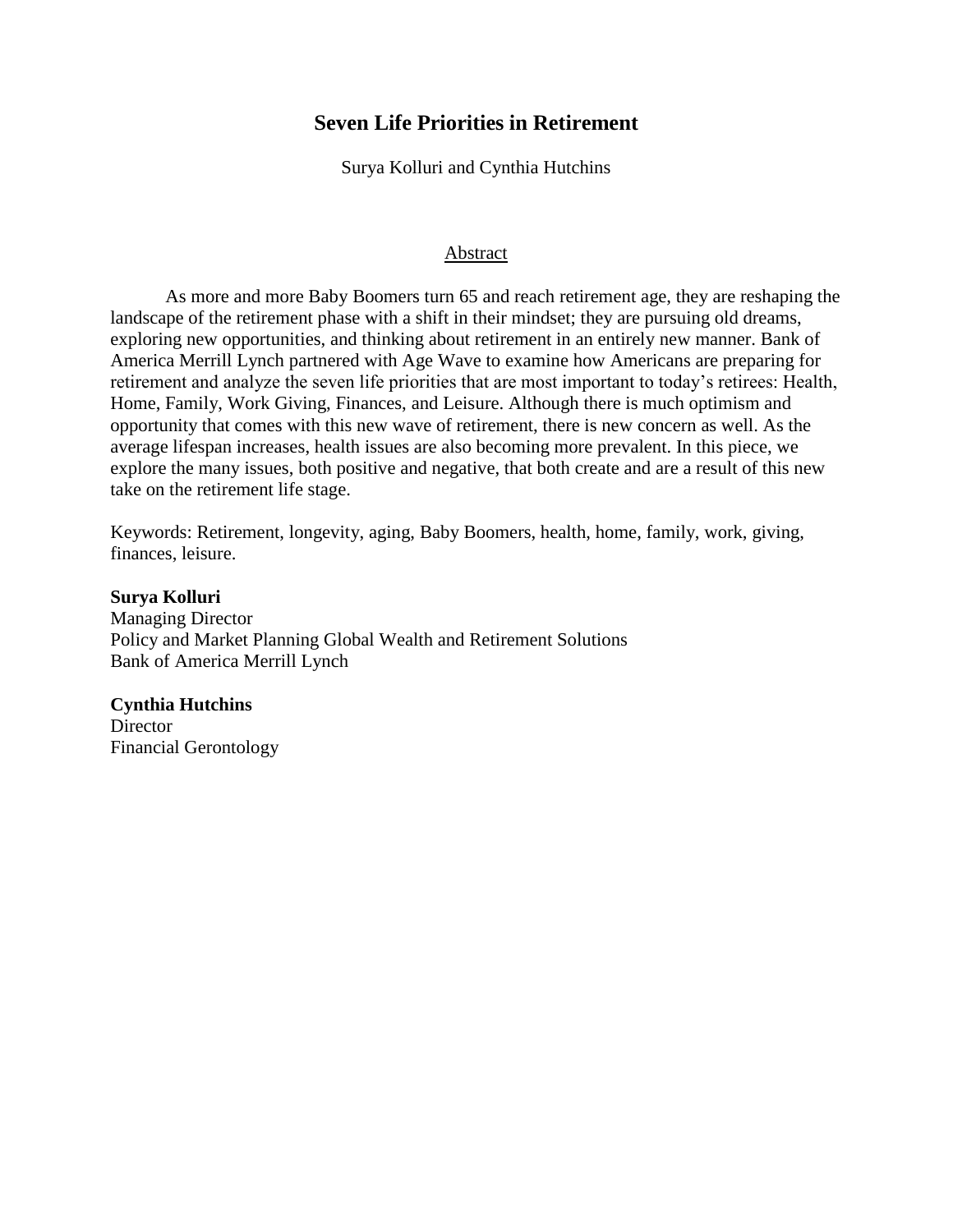# **Life Priorities in Retirement**

As Baby Boomers turn 65, issues pertaining to longevity, funding retirement, and discussions of life priorities in later life are coming to the fore. Our recent research is examining how Americans are preparing for retirement and reshaping their lifestyles during their later years. The goal is to discover what issues respondents are thinking and worrying about as they plan for retirement. In this chapter we review our findings.

The Americans' Perspectives on New Retirement Realities and the Longevity Bonus research study of July 2015 was conducted in partnership with Age Wave via an online data collection methodology. Our sample was nationally representative by age, gender, ethnicity, income, and geography. The survey was conducted among a total of 3,694 adult respondents age 25+, and it included the Silent Generation (age 70-90), Boomers (age 51-69), Generation Xers (age 39-50), and Millennials (age 25-38). Qualitative research—six focus groups among both pre-retirees and retirees, and interviews with national thought leaders on a variety of topics related to giving—was also conducted prior to the quantitative research.

This research with individuals living in the United States led us to identify seven life priorities most important to today's pre-retirees and retirees: Health, Home, Family, Work, Giving, Finances, and Leisure. To summarize findings from our research on several of these priorities, we conclude that today's 'retirees' are not simply retiring; they are exploring new options, pursuing old dreams, and living life to the fullest. They are taking advantage of longer life spans to devote energy to pursuits they may not have had the time or freedom to chase during the 'career' portion of their lives. They are staying active, engaging in new pastimes, and strengthening and expanding their social networks.

While our research found much reason for optimism around retirement, there is also cause for concern. Too many Americans are dying early on account of physical and mental health issues. Far too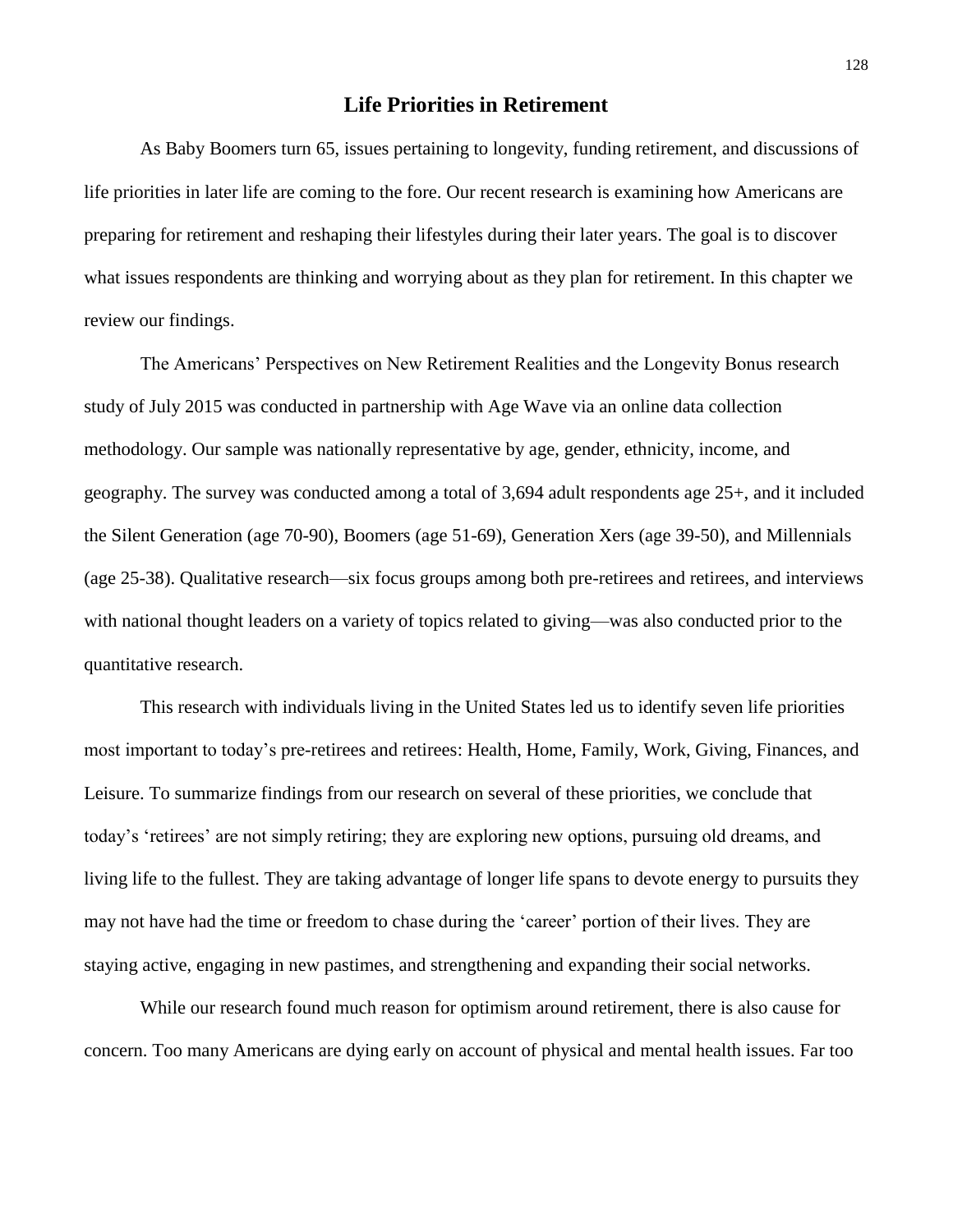many have reached their retirement years with chronic diseases that are often associated with or caused by bad diet and poor exercise habits. And perhaps most importantly, many lack financial security.

The need for financial security is a common thread that runs throughout our research; each of the life priorities has financial implications that need to be thought through in planning discussions, from the increasing cost of healthcare to relocating expenses. With many are already thinking differently about their lives, it is of utmost importance to make sure that their financial planning takes the above factors into consideration.

### **Health Challenges**

As Baby Boomers move into retirement, health has become the ultimate retirement wildcard. Indeed, 81 percent of retirees cite health as the most important ingredient for a happy retirement (Merrill Lynch and Age Wave 2014a). For many, health can be the difference between a period of opportunity and independence, or one of worry and financial challenges. Health challenges are also a double threat to retirement financial security: between unpredictable and costly health care expenses, and unexpected early retirement due to health problems, planning ahead can become confusing and overwhelming. This underlines the importance of financial planning, as respondents increasingly seek guidance to help them make informed decisions for themselves and their families.

Although health care costs in retirement are a deep financial concern, a majority of respondents has not factored these costs into their retirement planning. For instance, we found that seven out of ten couples age 50+ had not discussed how much they might need to save to cover health care costs during retirement. Additionally, more than half of retirees retired earlier than they expected, and the number one reason for their early retirement was a health problem. Only 19 percent of current Medicare recipients felt they had a strong grasp of what health care costs their Medicare options cover.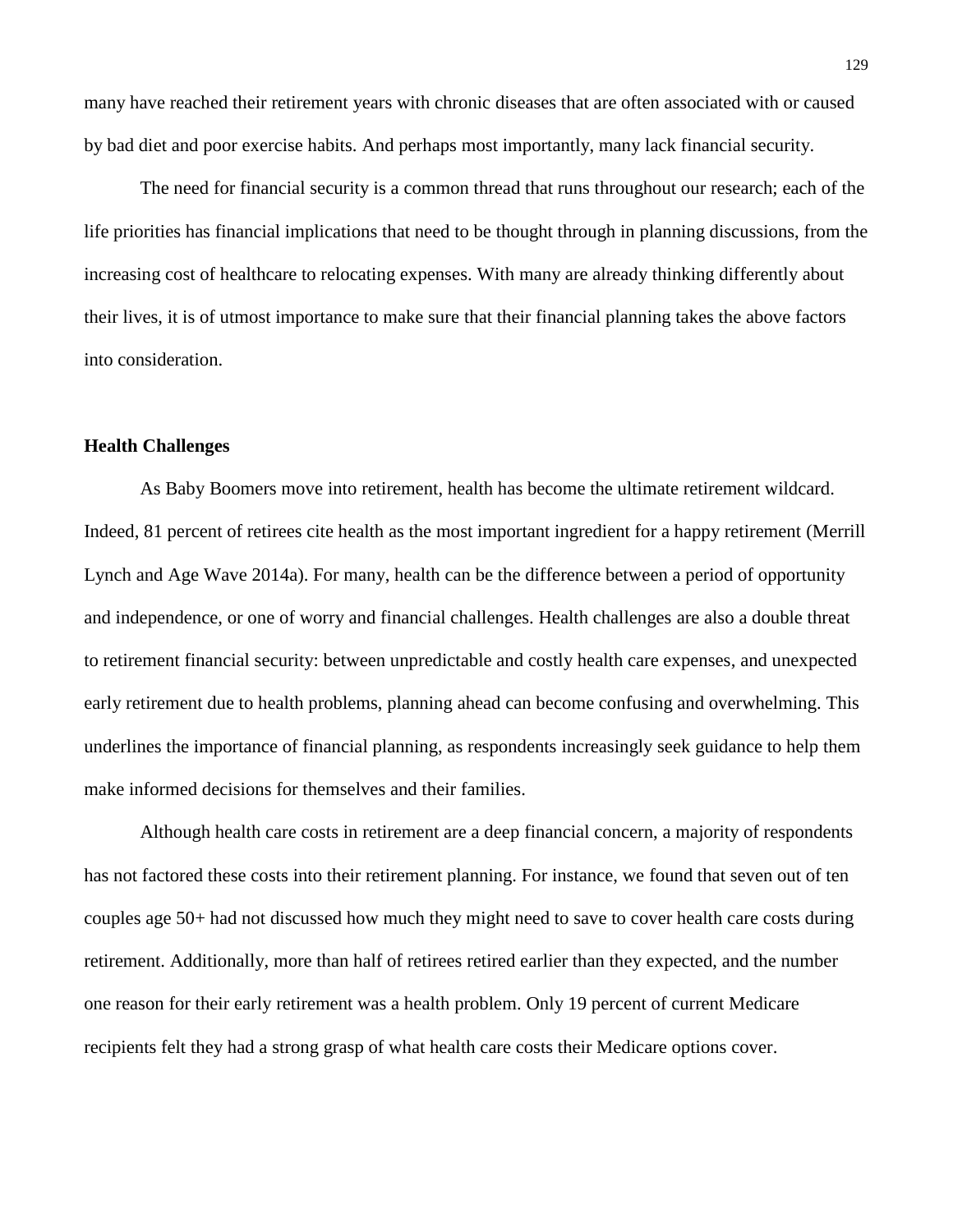**Boomers' approach to health.** On a positive note, we found that Baby Boomers are redefining the role of health care consumers by taking charge of their health and health care decisions (Merrill Lynch and Age Wave 2014b). Compared to their parents' generation, Boomers are more than twice as likely to say they are proactive about their health, and they are four times more likely to actively research health information. They are also far more likely to say they view their doctors as partners who work with them to optimize their health, as opposed to an authority who gives them a plan to follow. Boomers are also highly optimistic about their health, with nearly 80 percent expecting that their generation will be healthy and active at the age of 75.

**The threat of health costs.** Regardless of their wealth levels, health care expenses rank as the most pressing financial concern in the stage we call retirement, exceeding even the fear of outliving one's money (Merrill Lynch and Age Wave 2014a). In fact, respondents age 50+ were nearly twice as worried about the cost of retirement health care as they were about the actual quality of care they might receive. This underlines the importance of preparing financially for the prospect of living longer and facing more health challenges with old age. Moreover, survey respondents were concerned about the financial impact of spousal serious illness, and some were more worried about this than their own illness. Women, who are likely to live longer and are more apt to spend savings on their spouse's health care, were more concerned than men about the financial impact of their spouse developing a serious health problem. **Early retirement.** Fewer than one in four (23 percent) of adults age 50+ said that they would be prepared financially if they or their spouse were forced to retire early because of a health problem, despite the fact that one-third of respondents in the US who retire early do so for health reasons. This stresses the importance of financial planning early on, as retirees not only have to consider their own health, but also that of their spouses.

Increasing life expectancy coupled with the aging of the large Boomer generation has also given rise to a growing number of older adults confronting chronic disease such as hypertension, heart disease,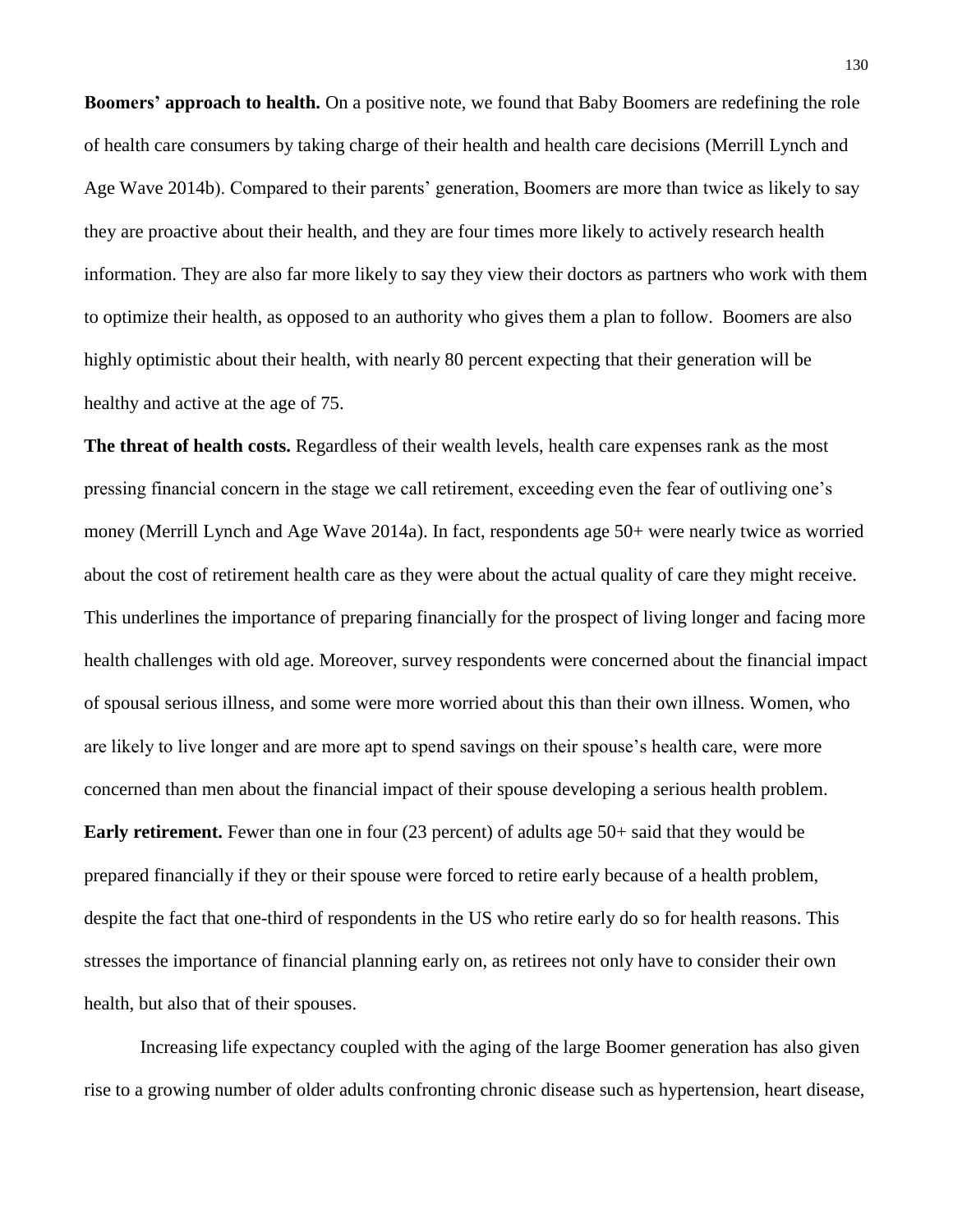diabetes, cancer, Alzheimer's, and arthritis. In addition, as we live longer, the natural deterioration of cognitive capabilities will have an impact on how we live the additional 20 to 30 years and the quality of that time.

In fact, more survey respondents cited Alzheimer's as the disease about which they were most worried (see Figure 5.1). When asked what concerned them most about Alzheimer's, survey respondents cited becoming a burden on their family and loss of dignity.

# *Insert Figure 5.1 here.*

**Confidence, knowledge and communication gaps.** Unfortunately, many retirement planners fail to factor in the cost of health care. Moreover, few people have attempted to forecast how much they might need to cover health care or long-term care expenses in retirement, and many felt the information available to them was overwhelming, confusing, and frustrating. One indicator of this profound challenge is the growing demand for elder care in the US.

**Health and home in later retirement.** Though respondents said they enjoyed many new freedoms during retirement, health and healthcare can become significant factors when choosing where to live, particularly as people move into their 80s. Among our survey respondents age 85+, three-quarters had difficulties with daily activities including housework or getting around the home. While the average age of respondents entering assisted living is 85.7, respondents overwhelmingly preferred to receive extended care, if needed, in their own homes (NCAL 2009).

# **New Perspectives on The Home**

With increasing longevity and greater freedom, it is not surprising that many retirees deserve to make their homes more fulfilling. Yet people must carefully consider expenses associated with current and future priorities, including potential frailty in later years. In the next decade, the number of age 65+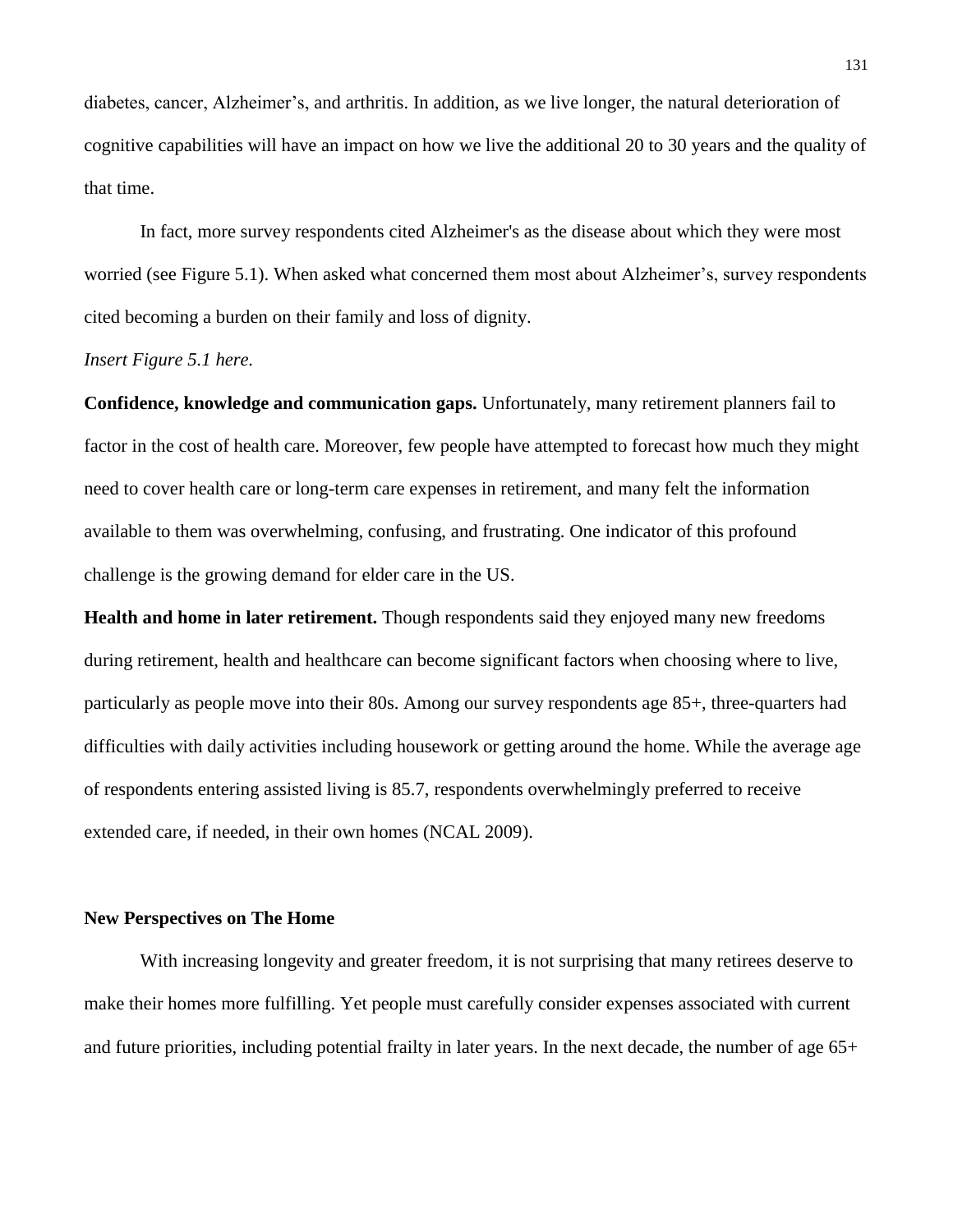households will increase by nearly 11 million in the US, while growth in the number of households across all other age groups will be less than two million (Joint Center for Housing Studies 2014).

Over most people's lives, where they reside has been determined mainly by work and family responsibilities. Yet as people enter their late 50s and 60s, they approach the 'Freedom Threshold,' with retirement representing a gateway to unprecedented freedom to choose where to live. How and where the nation's aging population chooses to live will have widespread implications on the way homes are designed, the resources people will need, and how communities and businesses nationwide should prepare.

Our research has found that (1) retirees are more than twice as likely to say they are free to choose where they want to live when compared to pre-retirees (67 vs. 30 percent), and (2) four out of five (81 percent) of the age 65+ are homeowners. Among them, 72 percent have fully paid off their mortgages (US Census Bureau 2013).

This freedom to decide where they want to live has led many retirees to move, with an estimated 4.2 million retirees moving to new homes each year. In our survey, 76% of the age 50+ retirees owned a home. Top motivations for moving included being closer to family (29 percent), reducing home expenses (26 percent), changes in health (17 percent), and changing marital status (12 percent) (see Figure 5.2).

## *Insert Figure 5.2 here*

Interestingly, while many survey respondents assume they will downsize once retired, we found that half (49 percent) of retirees did not downsize in their last move: in fact, 30 percent moved into larger homes. Retirees' top reasons for upsizing were to have a home large and comfortable enough for family members to visit (33 percent) or even live with them (20 percent). One of six retirees (16 percent) had a 'boomerang' child who had moved back in with them.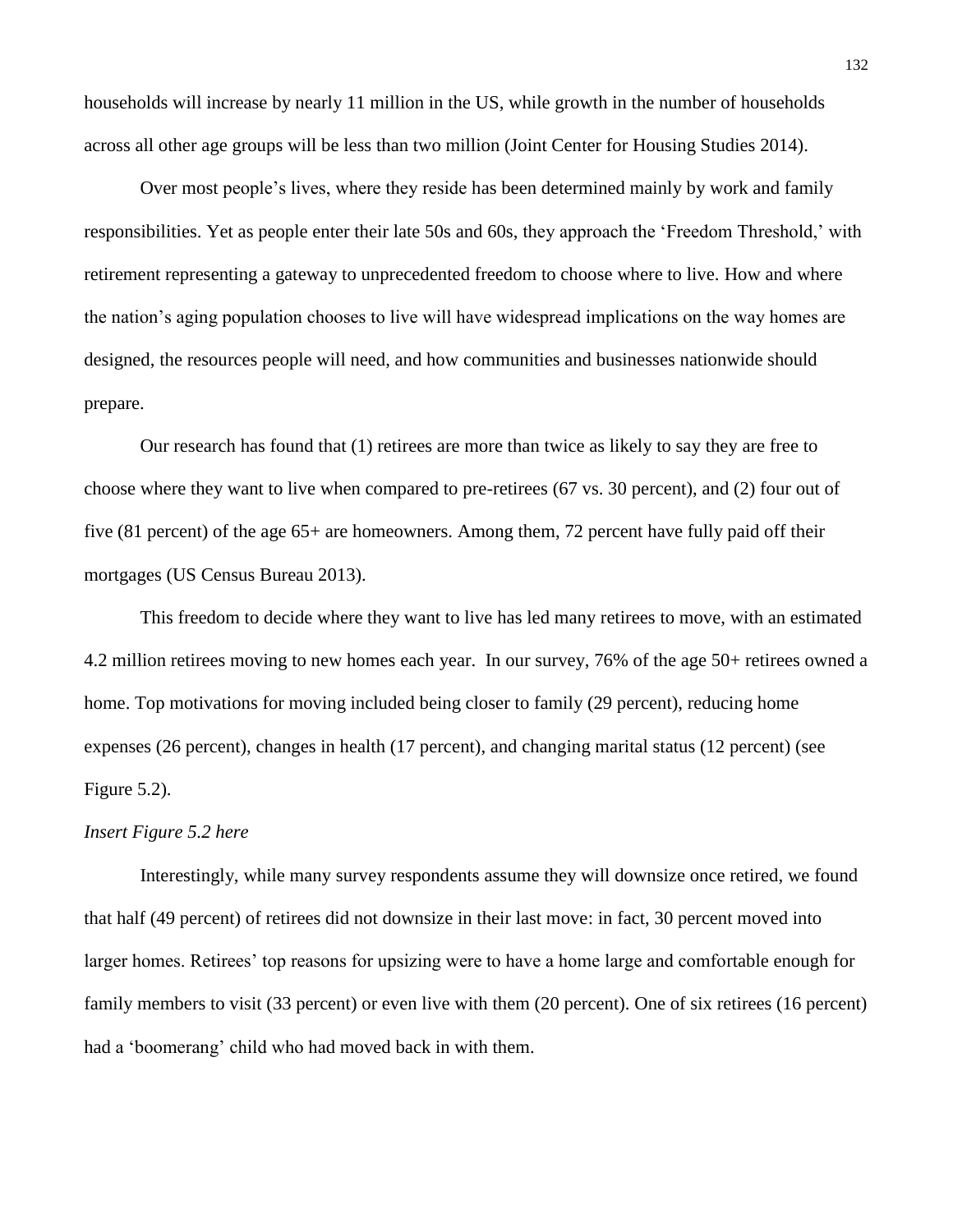Of course, there are retirees who will not move during retirement for various reasons, the most popular being an emotional connection with their homes (Merrill Lynch and Age Wave 2015a). Prior to age 55, more homeowners say the financial value of their homes outweighs its emotional value. As people age, however, they become far more likely to say their home's emotional value is more important; cited by nearly two out of three respondents age 75+ in our survey. Other reasons for not moving included staying in close proximity to family and friends, wanting to remain independent, or simply not being able to afford to move (Merrill Lynch and Age Wave 2015a).

**Home improvements.** With age and retirement often come more flexibility, time, and financial resources for home improvements, as indicated by the fact that households age 55+ account for nearly half of all spending on home renovations (Merrill Lynch and Age Wave 2015b). While some retirees said they did modify their home to make it more age-friendly, many renovated to make it more attractive or versatile. For instance, renovations made by retiree homeowners age 50+ who planned to stay in their homes in retirement and wanted to create their dream home included (1) creating a home office for convenience, (2) improving curb appeal for enjoyment and ultimate resale (3) upgrading a kitchen or bathroom to modify living arrangements, (4) adding safety features to accommodate aging concerns and mobility, and (5) modifying homes to live on one floor should there be trouble with stairs.

Many retirees were also interested in new technologies making their homes more convenient, connected, secure, and easier to maintain. For instance, 80 percent were interested in innovative ways of reducing their home expenses, such as smart thermostats or apps to control appliances, while 58 percent were interested in technologies to help maintain their homes such as cleaning robots or heated driveways (Merrill Lynch and Age Wave 2015b).

### **Family Support**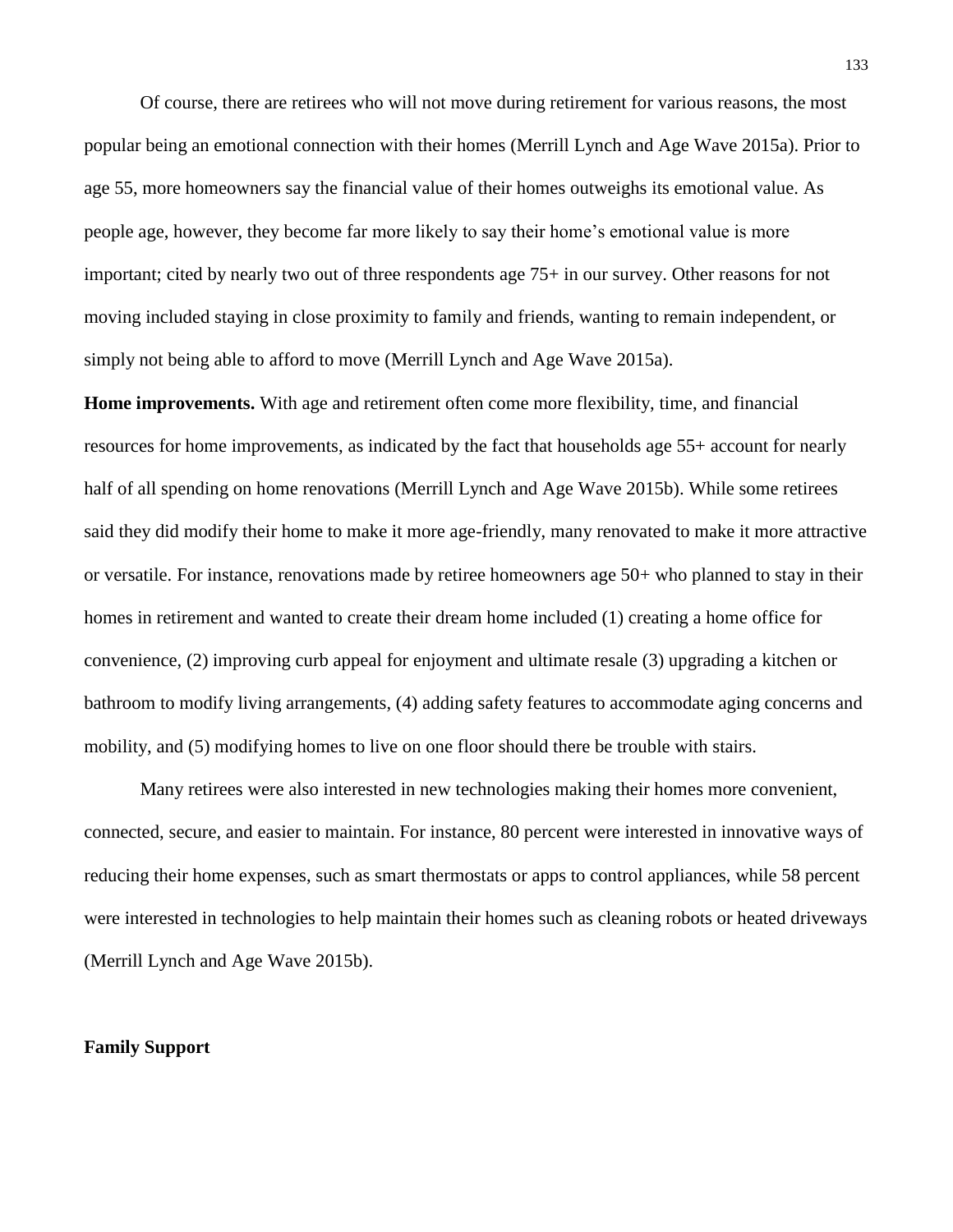Given the challenging economic climate during the past several years, it is not surprising that so many Americans have extended financial support to their loved ones. During the last five years, three out of five Americans age 50+ have provided financial assistance to members of their family, including adult children, parents, grandchildren, siblings, or other relatives (Merrill Lynch and Age Wave 2013b). But assistance can represent a hidden risk to retirement and place elders' long-term financial security in jeopardy.

The average level of financial assistance provided to family members during the last five years totaled nearly \$15,000, and the figure was significantly higher among wealthy families (Figure 5.3; Merrill Lynch and Age Wave 2013b). Often this support helped relatives meet a one-time need or ongoing assistance, and it was generally given without expecting anything in return. But few respondents age 50+ had factored such support for family into their financial planning. Moreover, we also found a dangerous absence of proactive discussion among family members as they navigated these interdependencies.

#### *Insert Figure 5.3 here.*

**Family bank.** Nearly three in five survey respondents age 50+ believed that a member of their family was the 'family bank,' meaning someone their extended family was most likely to turn to for financial help. This person was often someone who was most financially responsible, had the most money, or was the easiest to approach (Merrill Lynch and Age Wave 2013a).

**Generosity and inheritance.** Few of those helping family members financially did so because they expected future help or payback (Merrill Lynch and Age Wave 2013a). Respondents age 50+ were 20 times more likely to say they were helping family because 'it is the right thing to do' rather than because 'family members will help them in the future'; they were also five times more likely to stop support because a recipient did not use the money wisely, than because of worries about being paid back. More than one-third said they would accept a less comfortable retirement lifestyle to help family financially.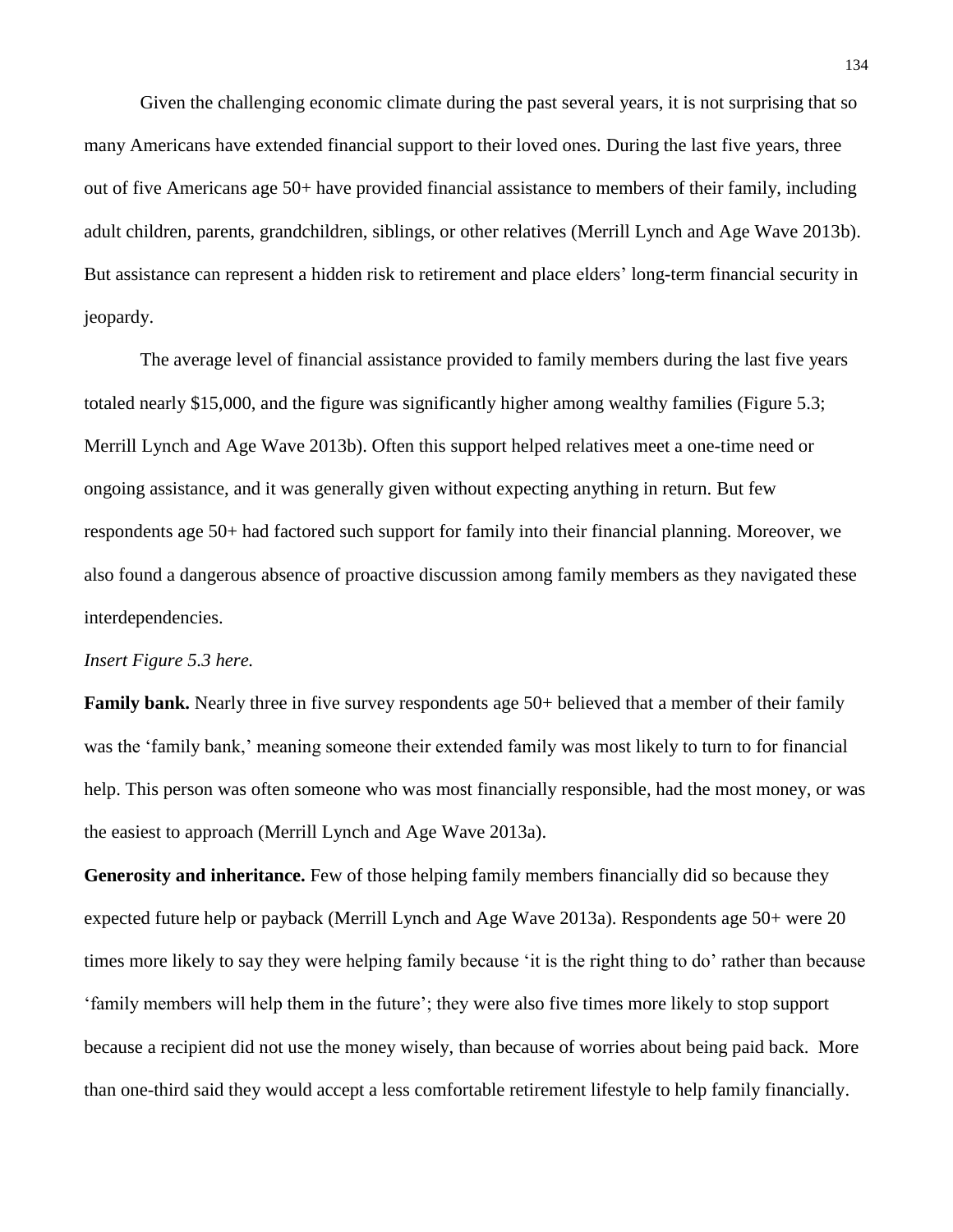Half of pre-retirees age 50+ said they would make major sacrifices to help family members that could impact their retirement. Among them, 60 percent said they would retire later and 40 percent would return to work after retiring to help out (Merrill Lynch and Age Wave 2013a).

Such individuals also expressed stress due to such family caregiving responsibilities. We found that the vast majority of respondents age 50+ had not prepared for potential family events and challenges which could affect their retirement, including remarriage and blended families.

**Family structure dynamics.** Close to half of married retirees said that their marriages were more fulfilling and loving in retirement, and only 11 percent reported them being more boring or contentious (Merrill Lynch and Age Wave 2013b). Yet divorce has become increasingly common among older adults. One in seven respondents age 50+ who had married were now divorced and single – a seven-fold increase since 1960.

Rising divorce rates have also contributed significantly to a rise in blended families (Brown and Lin 2013). Nearly two in five respondents age 50+ are now part of a blended family (Merrill Lynch and Age Wave 2013b), and almost one-third of respondents age 50+ with stepchildren say this complicates financial planning. This percentage was equal to those who said they and their spouse had different financial priorities for their own children than they had for their stepchildren.

One in five parents age 50+ had at least one 'boomerang' adult child who moved back with them (Merrill Lynch and Age Wave 2013b). More than two-thirds of parents age 50+ had provided some form of financial support to their adult children during the last five years – among which, 36 percent did so without knowing how their money was being used.

#### **The Changing Role of Work**

Our research also found changes in retirees' willingness to continue working (Merrill Lynch and Age Wave 2014b), which will better equip respondents to pursue their goals. We found that nearly three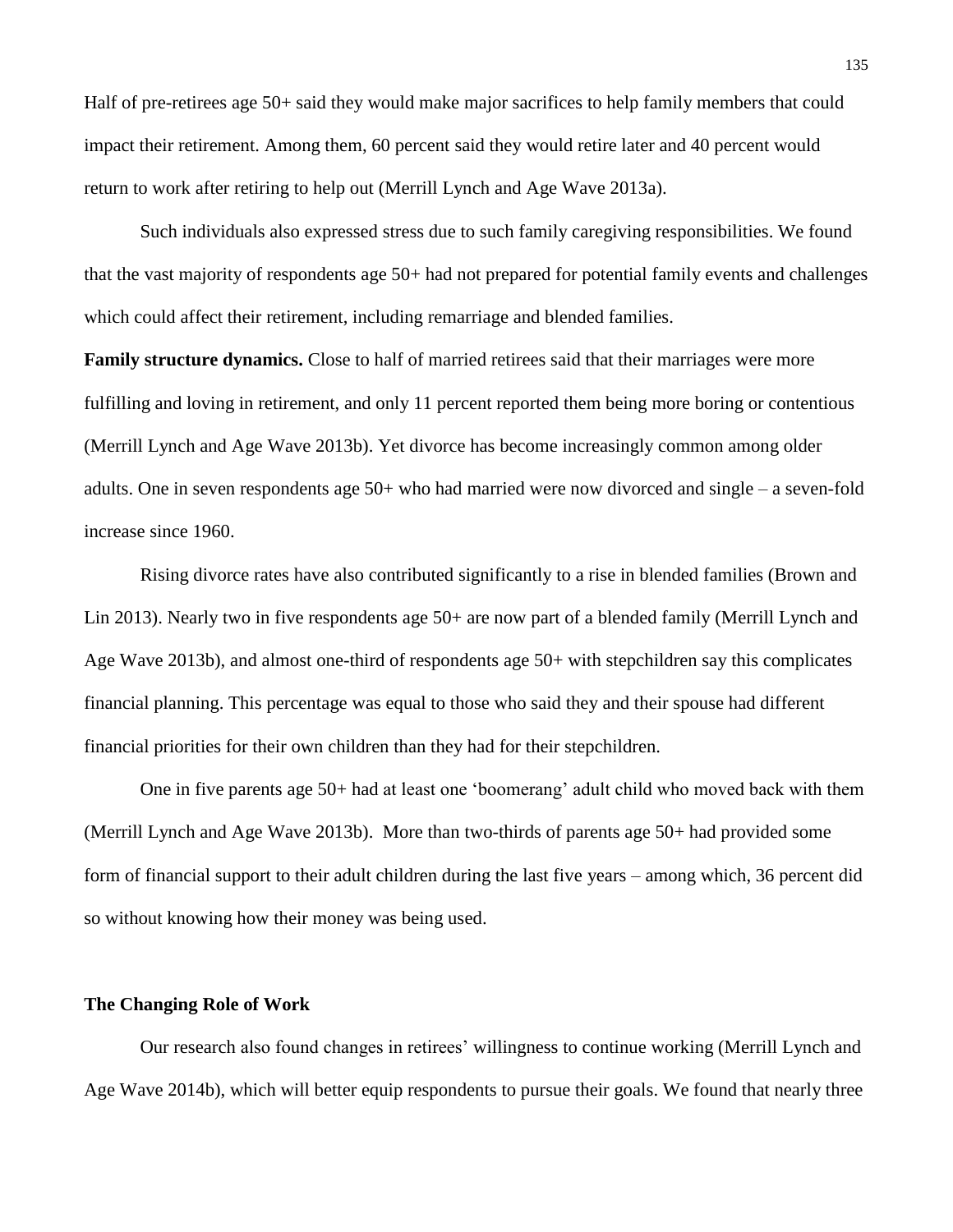out of four pre-retirees 50+ said their ideal retirement included some work, often in new, more flexible, and fulfilling ways (see Fig 5.4). With half of current retirees already having worked or planning to work in retirement, it will become increasingly common for survey respondents to seek work during this stage of their lives (Munnell 2011).

#### *Insert Figure 5.4 here*

**The new retirement workscape.** Previous generations viewed retirement as a permanent end of work, followed by continuous leisure. By contrast, modern-day reality for many pre-retirees and retirees can be defined as 'the new retirement workscape*,*' represented by four different phases (Merrill Lynch and Age Wave 2014b):

Pre-retirement. Five years before retiring, 37 percent of pre-retirees who wanted to work in retirement had already taken some meaningful steps to prepare for their post-retirement career; this rose to 54 percent among those within two years of retirement.

Career intermission. Most pre-retirees do not seek to move directly from pre-retirement work to retirement work. Instead, they want a break or a sabbatical, giving them time to relax, recharge, and retool. More than half of working retirees said they took a break when they first retired, with such career intermissions averaging 2.5 years.

Reengagement. We also found that the re-engagement phase lasted nine years and included a new balance of work and leisure. Compared to those in their pre-retirement careers, respondents working in 'FlexCareers' were nearly five times more likely to work part-time and three times more likely to be self-employed.

Leisure. In the fourth phase of retirement, respondents welcomed the opportunity to rest, relax, socialize, travel, and focus on other priorities. Leaving work was generally due to health challenges (77 percent) or simply not enjoying work as much (61 percent). When working retirees were asked to share their advice for respondents seeking work during retirement, the most popular advice was to 'be open to trying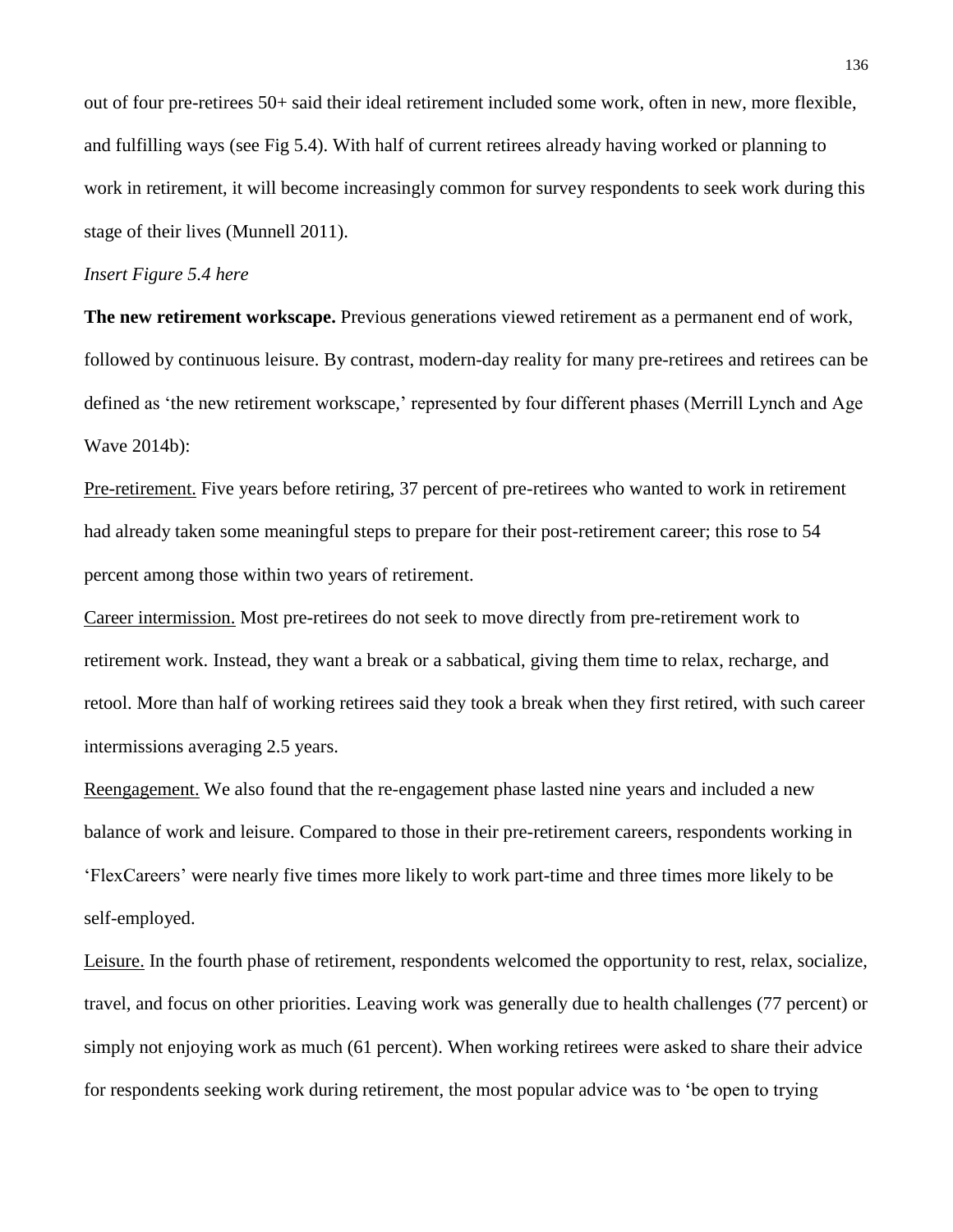something new' and 'be willing to earn less to do something you truly enjoy.' Other tips to help prepare for a successful retirement career included keeping up with technology, with seven times as many working retirees citing the importance of this, versus trying to appear younger as a means of improving their ability to work in retirement.

# **Giving Opportunities**

Today's retirees are in a position to make significant lasting contributions and define their legacies. We believe we are going to see older adults contributing to society in new and meaningful ways. We found that with more time, savings, and skills to contribute to the charities and causes they care about, 65 percent of retirees agree that retirement is the best time in life to give back. Over the next two decades there will be a giving surge in the United States, valued at an estimated \$8 trillion. This is due to the aging baby boomer generation, increasing life expectancy, and high rates of giving among retirees (Merrill Lynch and Age Wave 2015a).

We also found that more respondents age 65+ donated money or goods than any other age group, and gave the most (more than double that of younger adults, see Figures 5.5 and 5.6).

# *Figure 5.5 and 5.6 here.*

Retirees bring a lifetime of experience when they give back, and 84 percent of retirees reported that an important reason they can give more in retirement is that they have greater skills and talents compared to when they were younger. Although slightly fewer (24 percent) older adults volunteered compared to other age groups, those who did volunteer contributed more than twice as much time. The research found volunteers age 65+ gave an average of 133 hours per year, compared to those ages 25-34 and 35-44 who volunteered an average 55 and 58 hours per year, respectively. For this reason, retiring boomers are a new and growing force in the giving space that cannot be ignored. Our study found that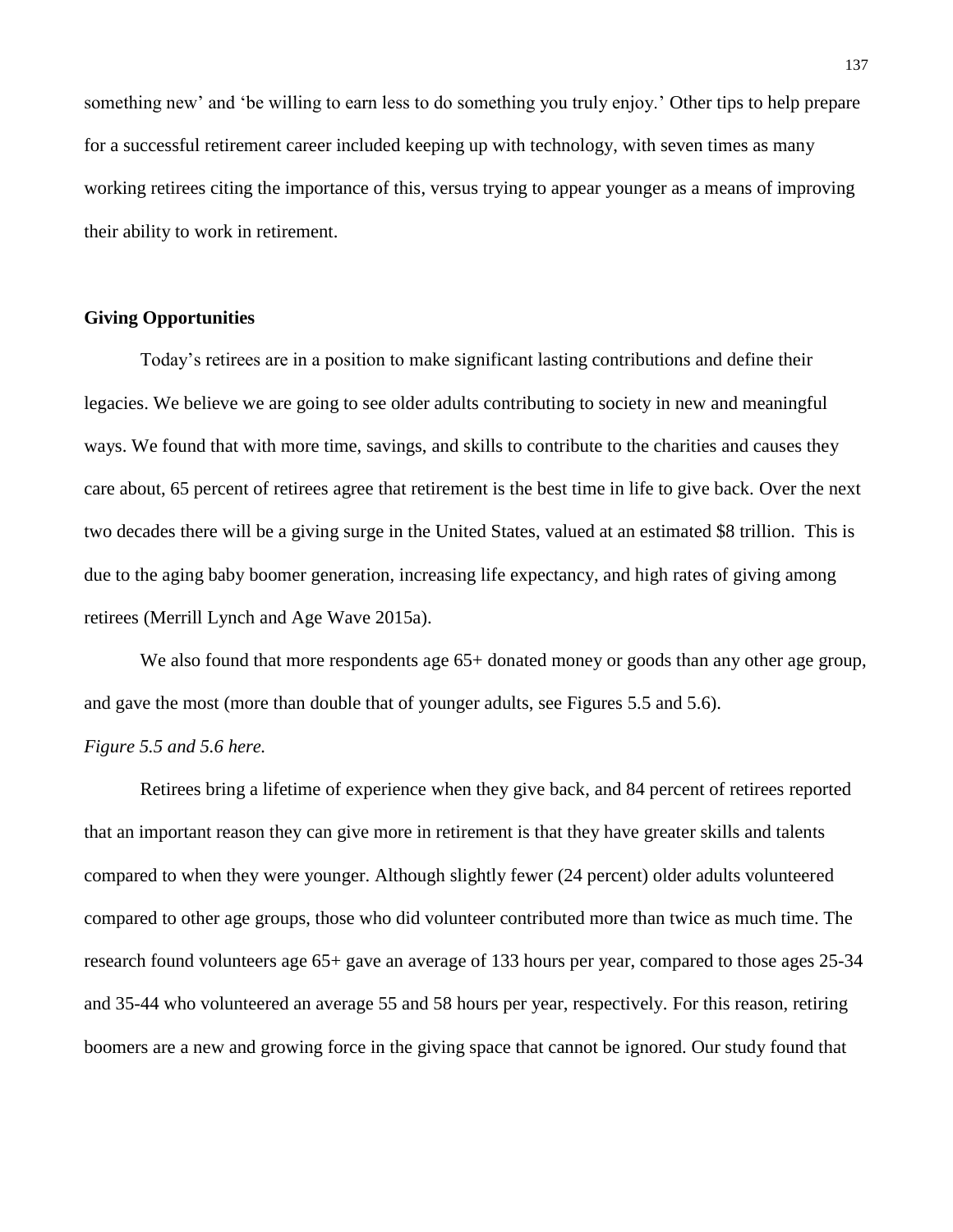retirees not only give more but also believe they are able to give better by being more focused, hands-on, and impact-oriented (Merrill Lynch and Age Wave 2015a).

Moreover, retirees said they were positioned to give in ways that better matched their personal priorities and passions, were more thoughtful and focused (64 percent), and had a more meaningful impact (Merrill Lynch and Age Wave 2015a). Retirees were three times more likely to say helping others makes them happier than spending money on themselves. Retirees were also nearly six times more likely to say 'being generous' defines success for them than 'being wealthy.'

We also found that for many, giving was a key factor enhancing retirement. Compared to those who did not volunteer or donate, retirees who gave said they had a stronger sense of purpose, higher self-esteem, and were both happier and healthier, than those who did not contribute.

Giving can also be an important source of social connections in retirement. Although before retirement, people say they will miss a reliable income most after leaving the workforce, afterwards, retirees say that it is the social connections that they miss the most. Eighty-five percent of retiree volunteers in our study said they had developed important new friendships through their giving and volunteering activities (Merrill Lynch and Age Wave 2015b).

Our research also showed that retired women were more likely than men to say retirement was the best time to give back, and more retired women donated and volunteered to charitable causes than men. Additionally, women are increasingly taking control of inheritance and giving decisions to family and charitable causes, in part because of their superior longevity. Women are three times more likely than men to be widowed in later life and therefore often decide how and where to pass on assets. Among our respondents age 55+, unmarried women contributed nearly half of all charitable bequests (Merrill Lynch and Age Wave 2015a).

**Challenges to giving.** Retirees worry about the trustworthiness of charitable organizations changing, too many options to choose from, and financial limitations as barriers limiting their giving. When seeking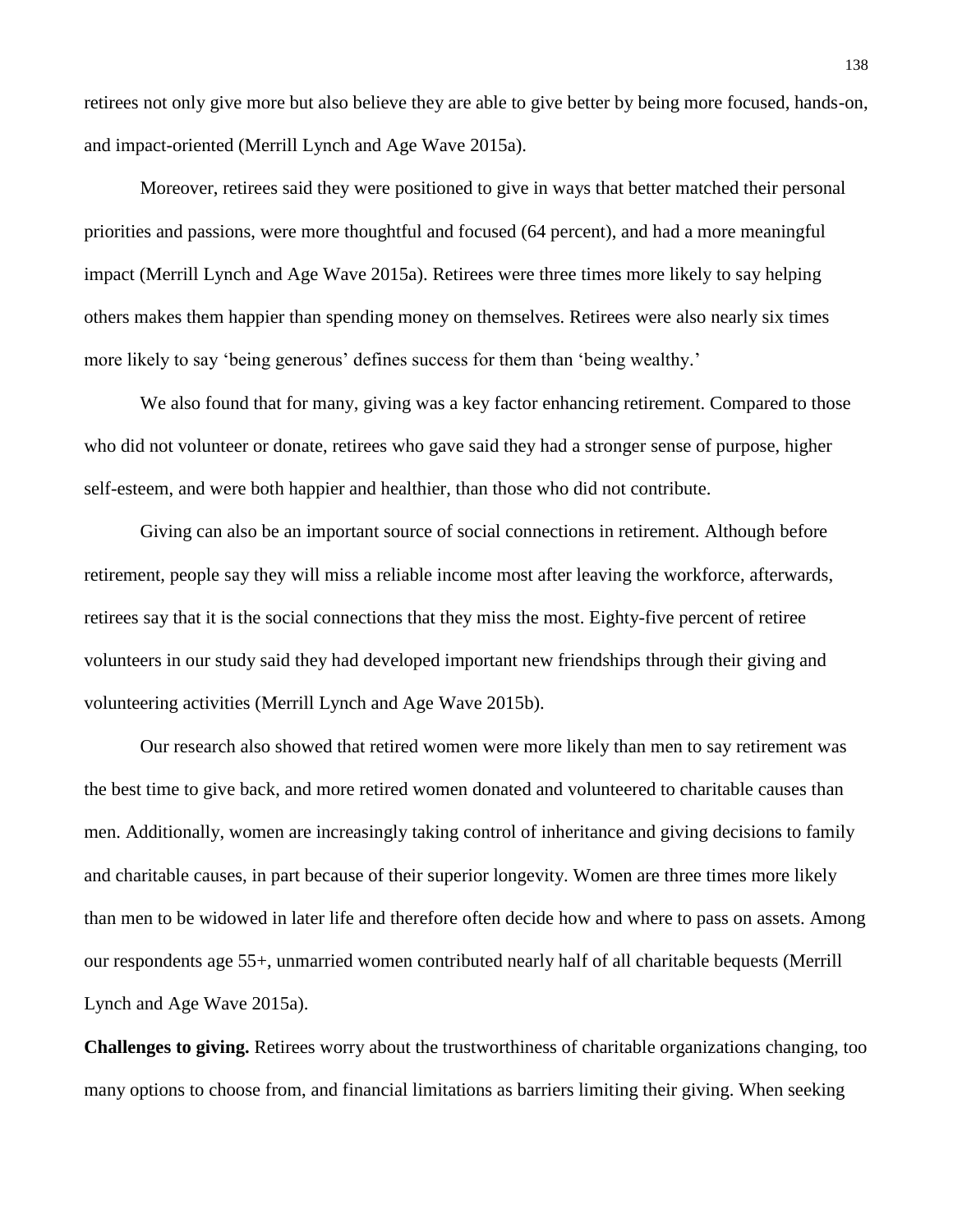advice for how best to give, retirees reported needing a guide who understands their values and priorities, and someone to help them research and identify which charities and causes to support. When individuals and families did take the time to develop a giving strategy, they gave more and felt more fulfilled. We found that knowledgeable and engaged donors experienced greater personal fulfillment and gave larger amounts to charitable causes (Merrill Lynch and Age Wave 2015a).

# **Financial Goals**

In previous decades, 'getting rich' and 'retiring early' were often heralded as the ideal retirement plan. Today, pre-retirees and retirees are more than seven times as likely to say their financial goal is 'saving enough to have financial peace of mind' versus 'accumulating as much wealth as possible.' This new focus on peace of mind is likely due to several factors. For instance, the fact that the 2008-9 financial crisis and recession was a financial wake-up call, exposing the dangers and risks of aggressive investment strategies. Another factor has been the movement of the Boomer generation from the accumulation years into the retirement years, when it is seeking to responsibly manage savings and income, while supplementing this with meaningful activity including work on its own terms. And finally, the rise in longevity is creating greater uncertainty regarding how much people need to save and prepare for retirement.

While a longer life is generally viewed positively, pre-retirees and retirees worry about unexpected life events due to a lengthier retirement. In fact, when asked they worried about most, 70 percent of men and 68 percent of women said serious health problems, and 47 percent of men and 61 percent of women said running out of money. Many pre-retirees and retirees are seeking to adopt more conservative financial strategies. When considering investments or insurance, survey respondents age 45+ said that having guaranteed income and protecting assets was almost four times more important than achieving higher-risk returns (Merrill Lynch and Age Wave 2013a).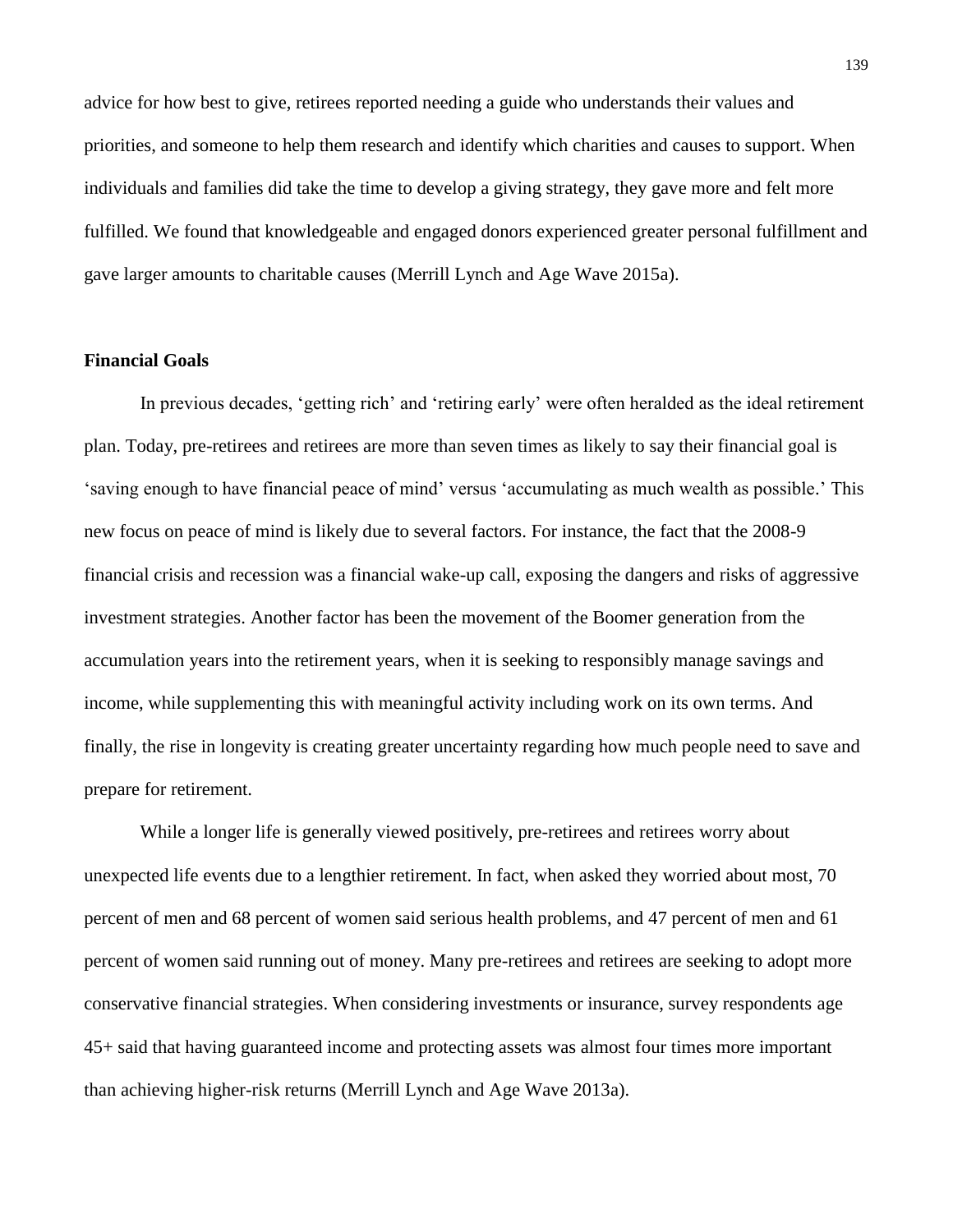**Troubling lack of discussion.** We also found a significant lack of proactive discussion and engagement between family members on key financial topics, which can negatively impact retirement and financial well-being. Across all relationships, the most common catalyst for such discussions was usually the death or illness of a family member or friend, and the top barriers for having an open conversation included fear of family conflict and the fact that such topics were just too uncomfortable to discuss. Respondents who did have these discussions with family members were, on average, nearly twice as likely to say they would be well prepared financially if faced with a family challenge (Merrill Lynch and Age Wave 2013a).

Proactive discussions and coordination with family help alleviate the challenges of retirement. While such topics can be difficult to discuss, there is a clear benefit to having family conversations and planning ahead.

### **Conclusion**

Population aging is creating the most powerful demographic revolution our nation has ever seen. Despite this, many respondents are poorly prepared for the possibility of longer retirement. Our nationally representative survey of Americans age 25+ has identified several key challenges to health, home life, family support, the measuring of work, giving, and finances. Each of these is shaping financial security at older ages.

#### **Acknowledgements**

Bank of America Merrill Lynch is a marketing name for the Retirement Services businesses of Bank of America Corporation ('BofA Corp.'). Banking and fiduciary activities are performed by wholly owned banking affiliates of BofA Corp., including Bank of America, N.A., member FDIC. Brokerage services are performed by wholly owned brokerage affiliates of BofA Corp., including Merrill Lynch, Pierce,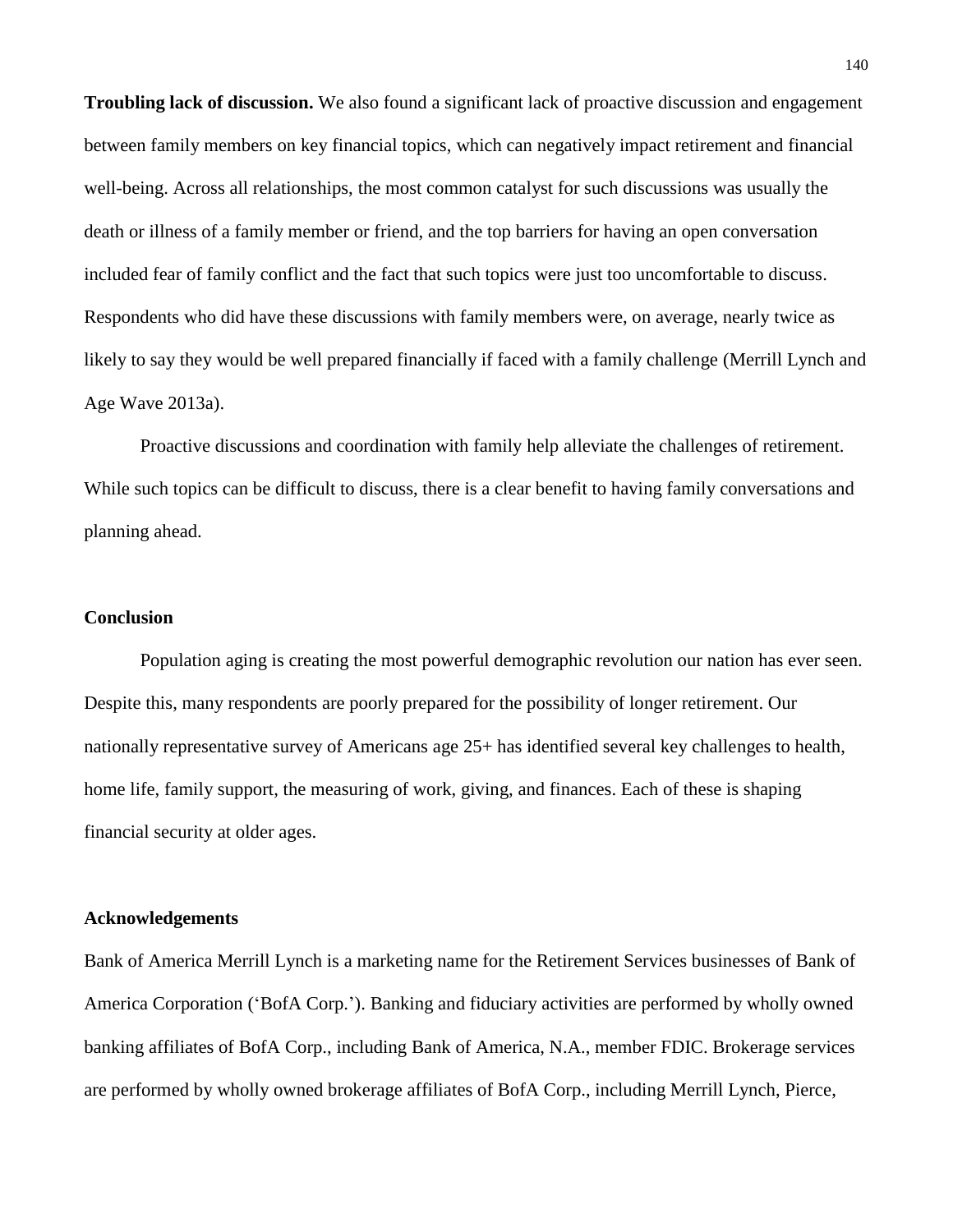Fenner & Smith Incorporated ('MLFP&S'), a registered broker-dealer and member SIPC. Merrill Lynch Wealth Management makes available products and services offered by Merrill Lynch, Pierce, Fenner & Smith Incorporated, a registered broker-dealer and member SIPC, and other subsidiaries of Bank of America Corporation ('BofA Corp.'). Merrill Lynch Life Agency Inc. ('MLLA') is a licensed insurance agency and a wholly owned subsidiary of BofA Corp. MLPF&S and Bank of America, N.A. make available investment products sponsored, managed, distributed or provided by companies that are affiliates of BofA Corp. or in which BofA Corp. has a substantial economic interest.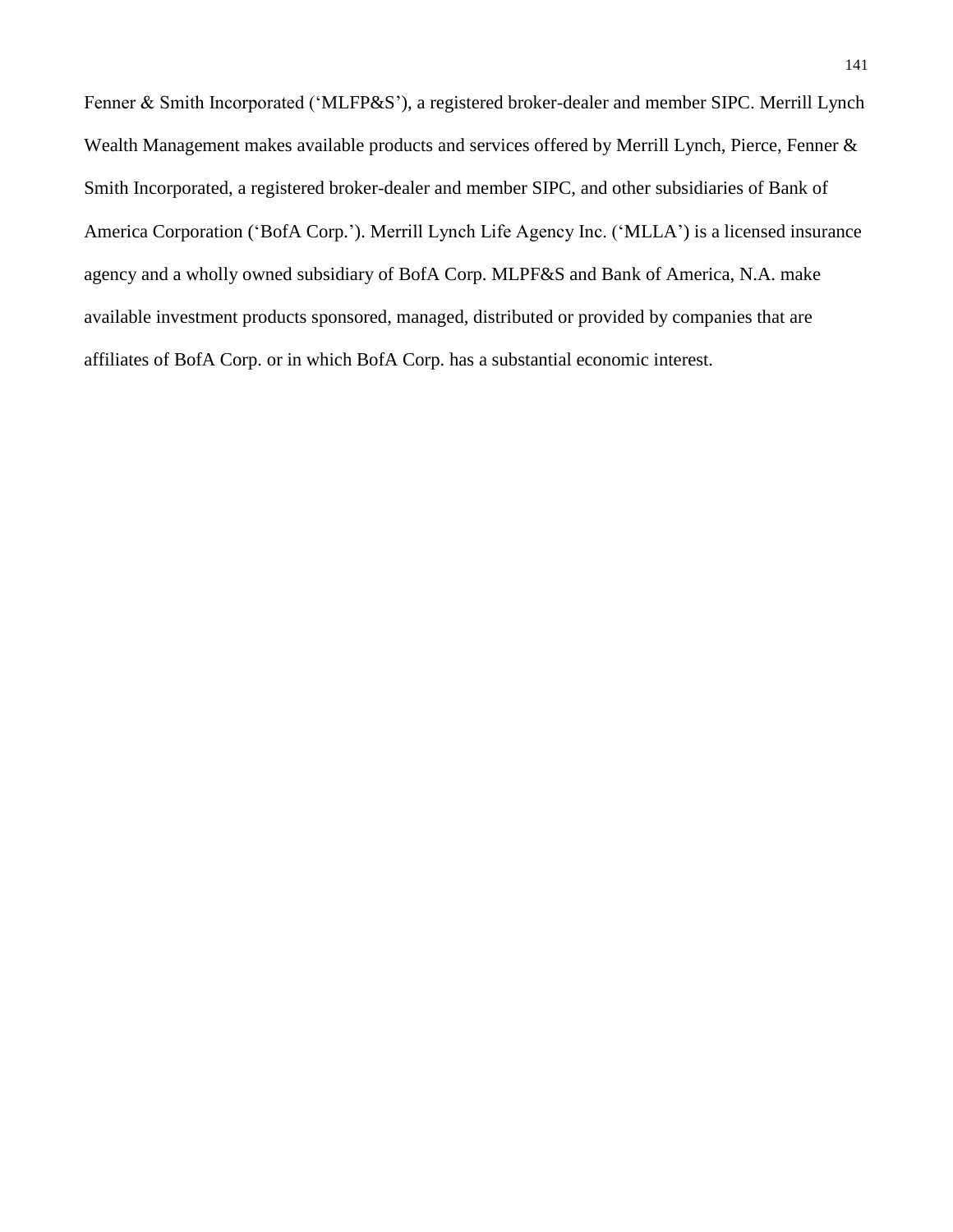# **References**

Merrill Lynch and Age Wave (2013a). *Americans' Perspectives on New Retirement Realities and the Longevity Bonus*. New York, NY: Merrill Lynch.

<https://mlaem.fs.ml.com/content/dam/ML/Articles/pdf/AR111544.pdf>

Merrill Lynch and Age Wave (2013b). *Family & Retirement: The Elephant in the Room*. New York, NY: Merrill Lynch. <https://mlaem.fs.ml.com/content/dam/ML/Articles/pdf/Merrill-Lynch-2013-Family-and-Retirement-Study.pdf>

Merrill Lynch and Age Wave (2014a). *Health and Retirement: Planning for the Great Unknown.* New York, NY: Merrill Lynch.

*<*https://www.ml.com/publish/content/application/pdf/GWMOL/MLWM\_Health-and-Retirement-2014.pdf>

- Merrill Lynch and Age Wave (2014b). *Work in Retirement: Myths and Motivations*. New York, NY: Merrill Lynch. <https://mlaem.fs.ml.com/content/dam/ML/Articles/pdf/MLWM\_Work-in-Retirement\_2015.pdf>
- Merrill Lynch and Age Wave (2015a). *Giving in Retirement: America's Longevity Bonus*. New York, NY: Merrill Lynch

<https://mlaem.fs.ml.com/content/dam/ML/Articles/pdf/ML\_AgeWave\_Giving\_in\_Retirement\_ Report.pdf>

Merrill Lynch and Age Wave (2015b). *Home in Retirement: More Freedom, New Choices*. New York, NY: Merrill Lynch.

<https://mlaem.fs.ml.com/content/dam/ML/Articles/pdf/ML\_AgeWave\_Giving\_in\_Retirement\_ Report.pdf>

Munnell A. (2011). 'What Is the Average Retirement Age?' CRR Working Paper No. 11-11. Boston, MA: Center for Retirement Research at Boston College.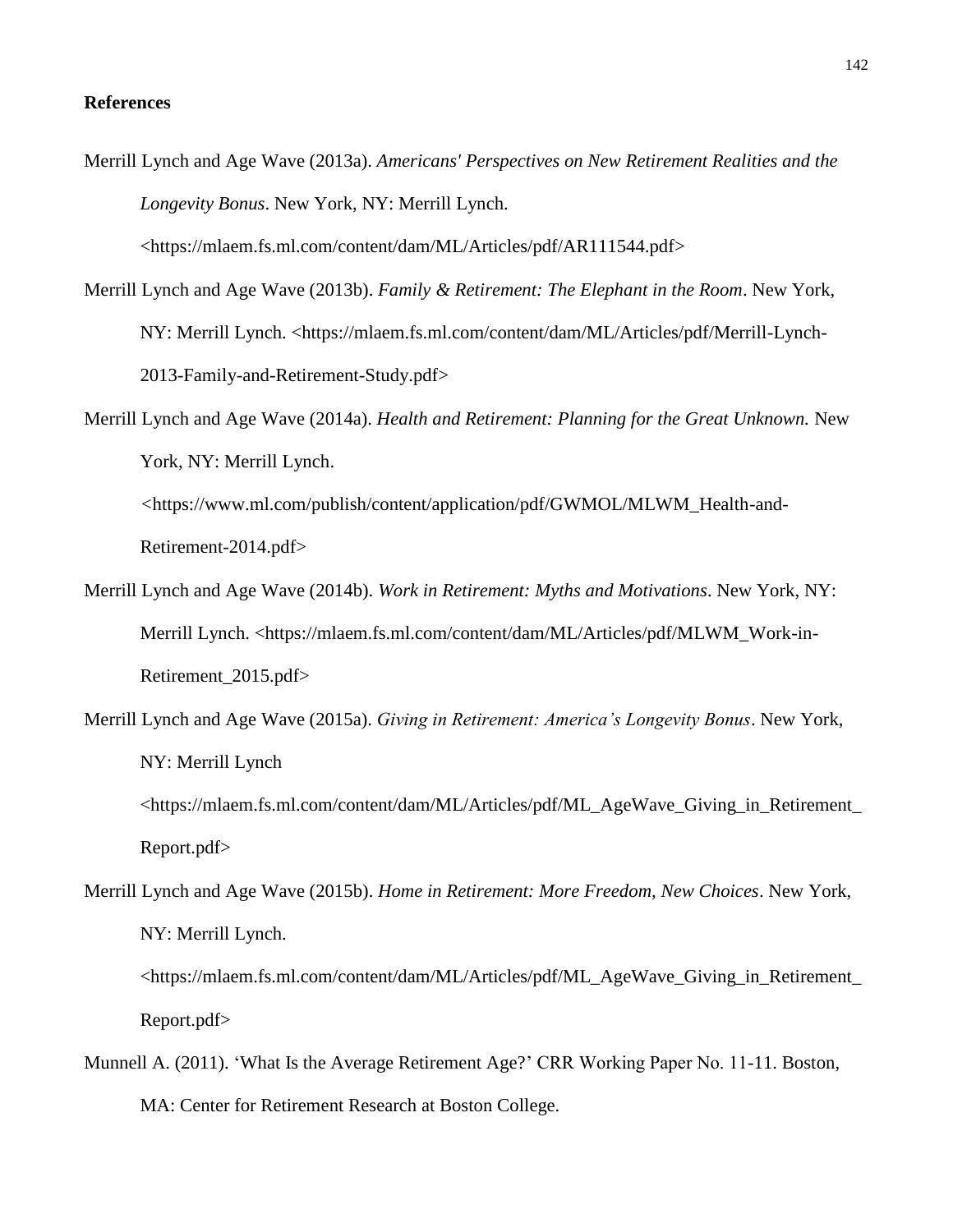US Census Bureau (2014). *2014 National Population Projections: Summary Tables.* Washington, DC:

BOC. <https://www.census.gov/population/projections/data/national/2014/summarytables.html>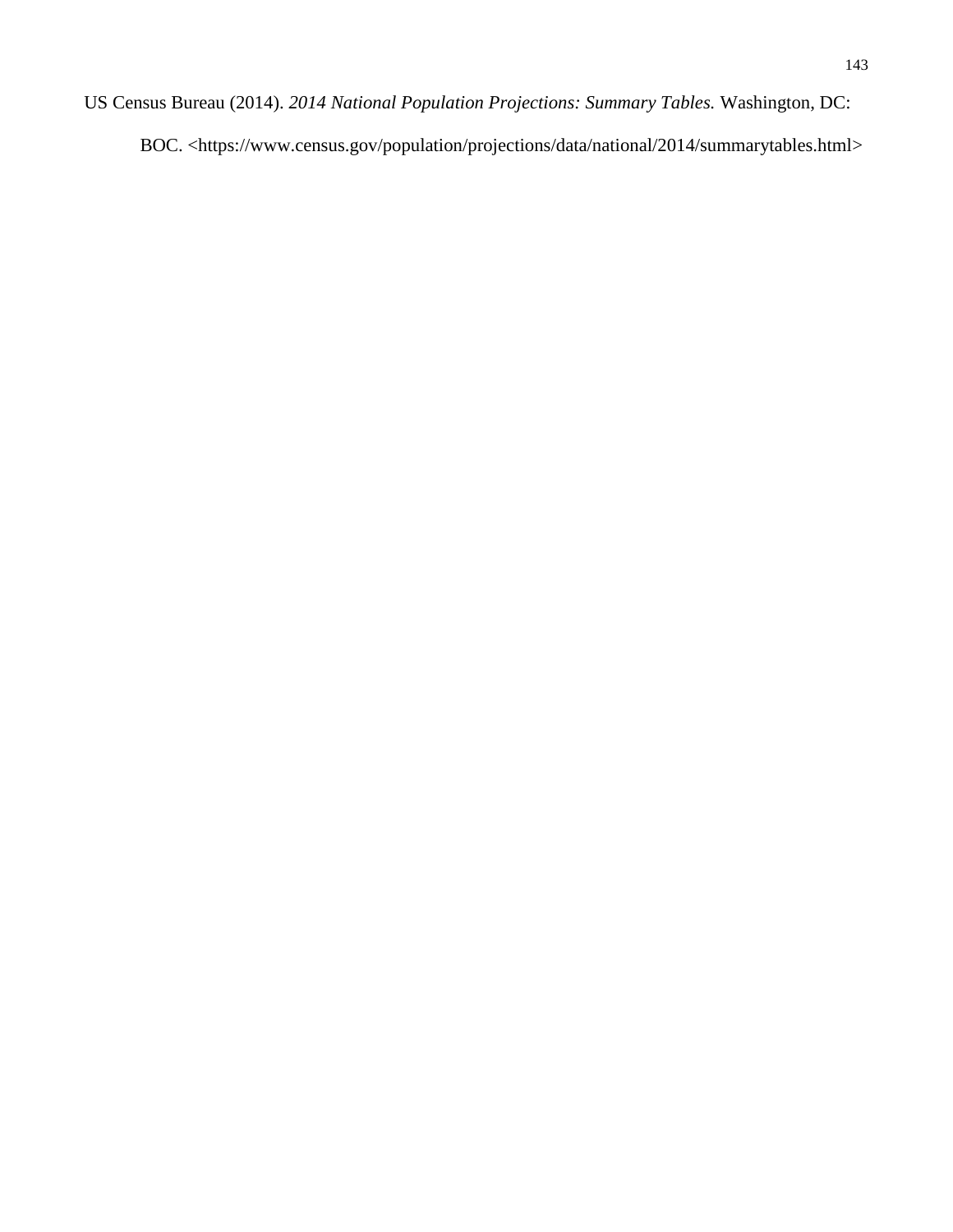

Figure 5.1. Percent identifying the most frightening disabling prospect in later life.

*Source*: Merrill Lynch and Age Wave study (2013a).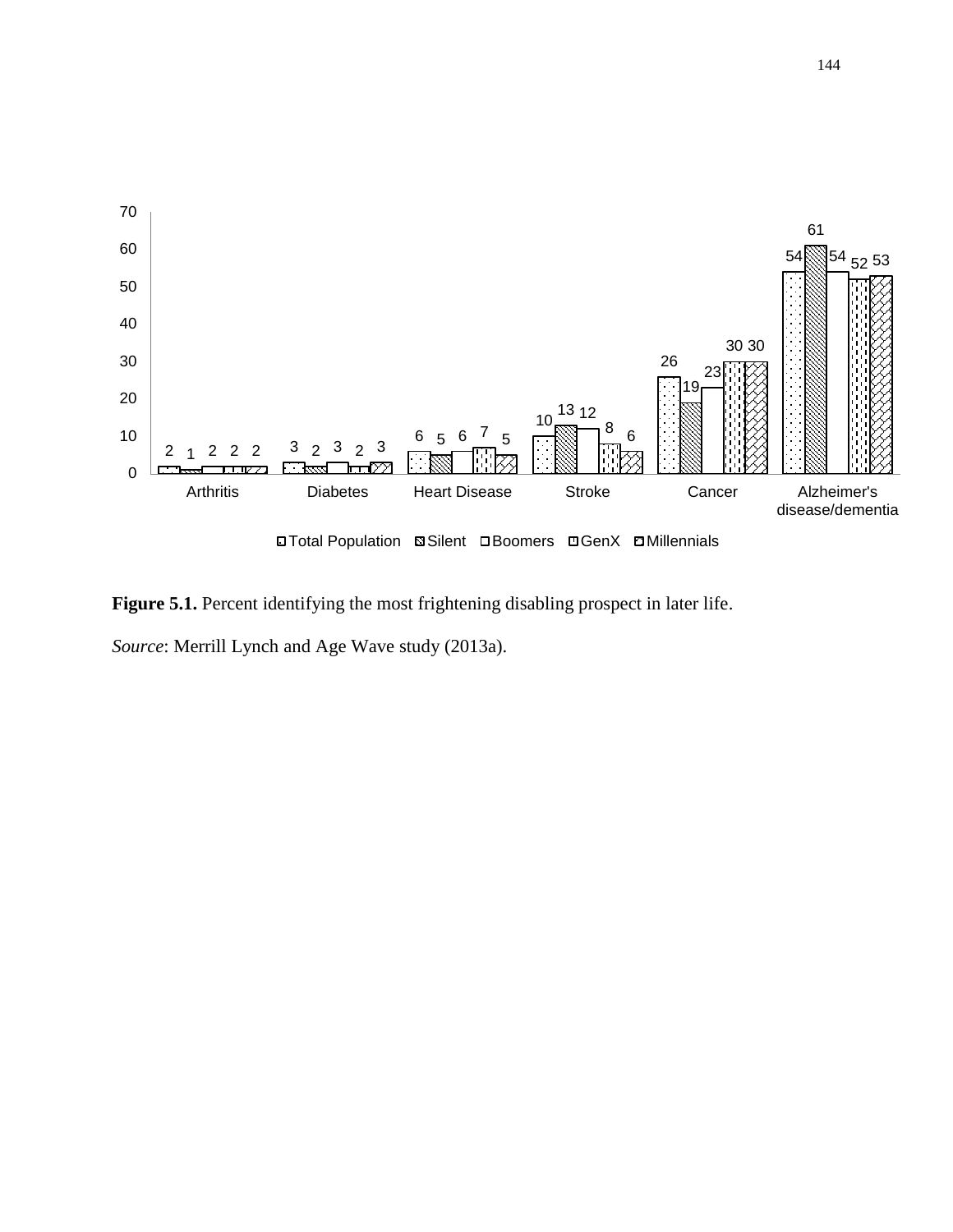

**Figure 5.2.** Reasons for moving in retirement.

*Source*: Merrill Lynch and Age Wave (2015a).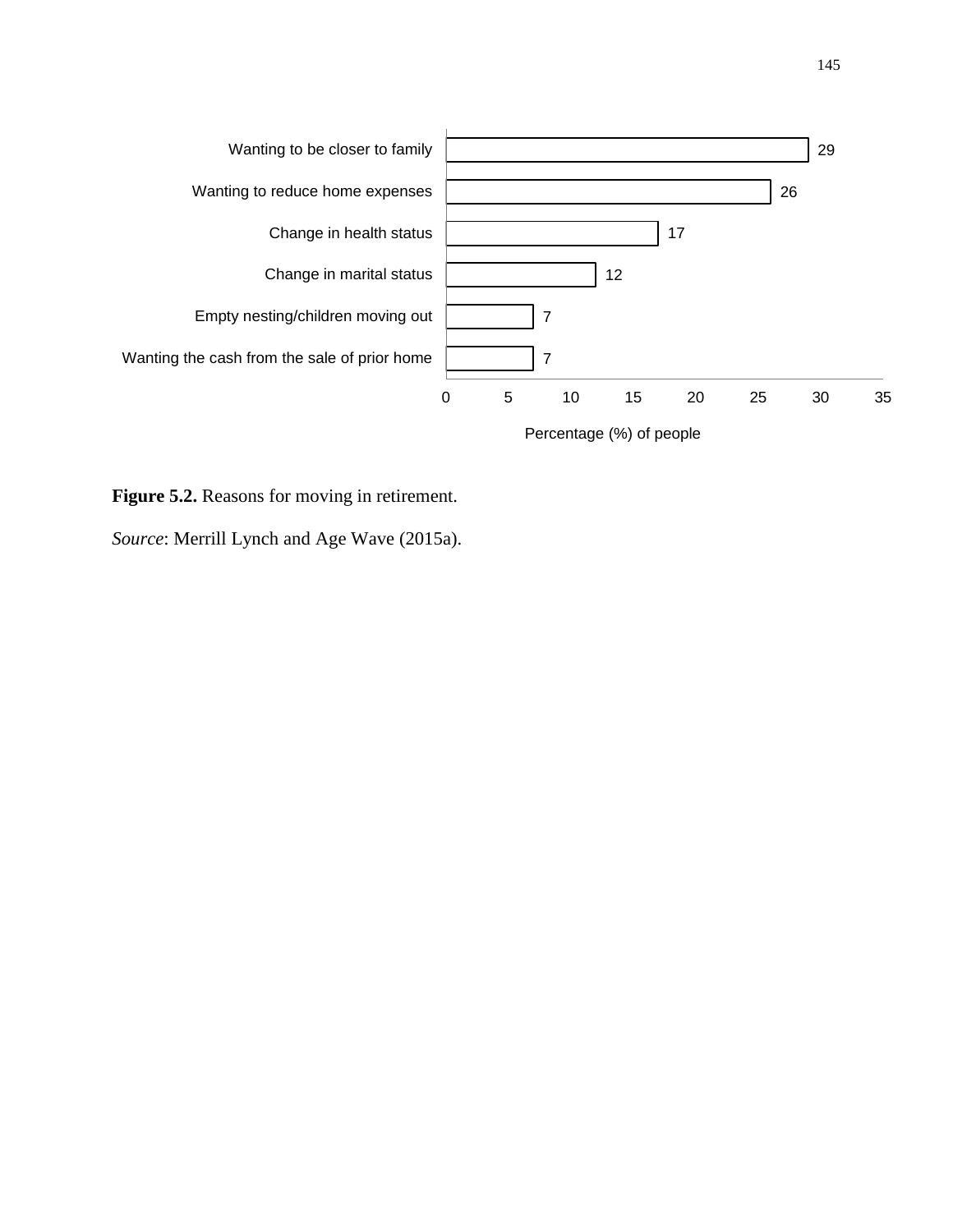

**Figure 5.3.** Percent of older respondents providing financial support to family members in the last five years.

*Source*: Merrill Lynch and Age Wave (2013b)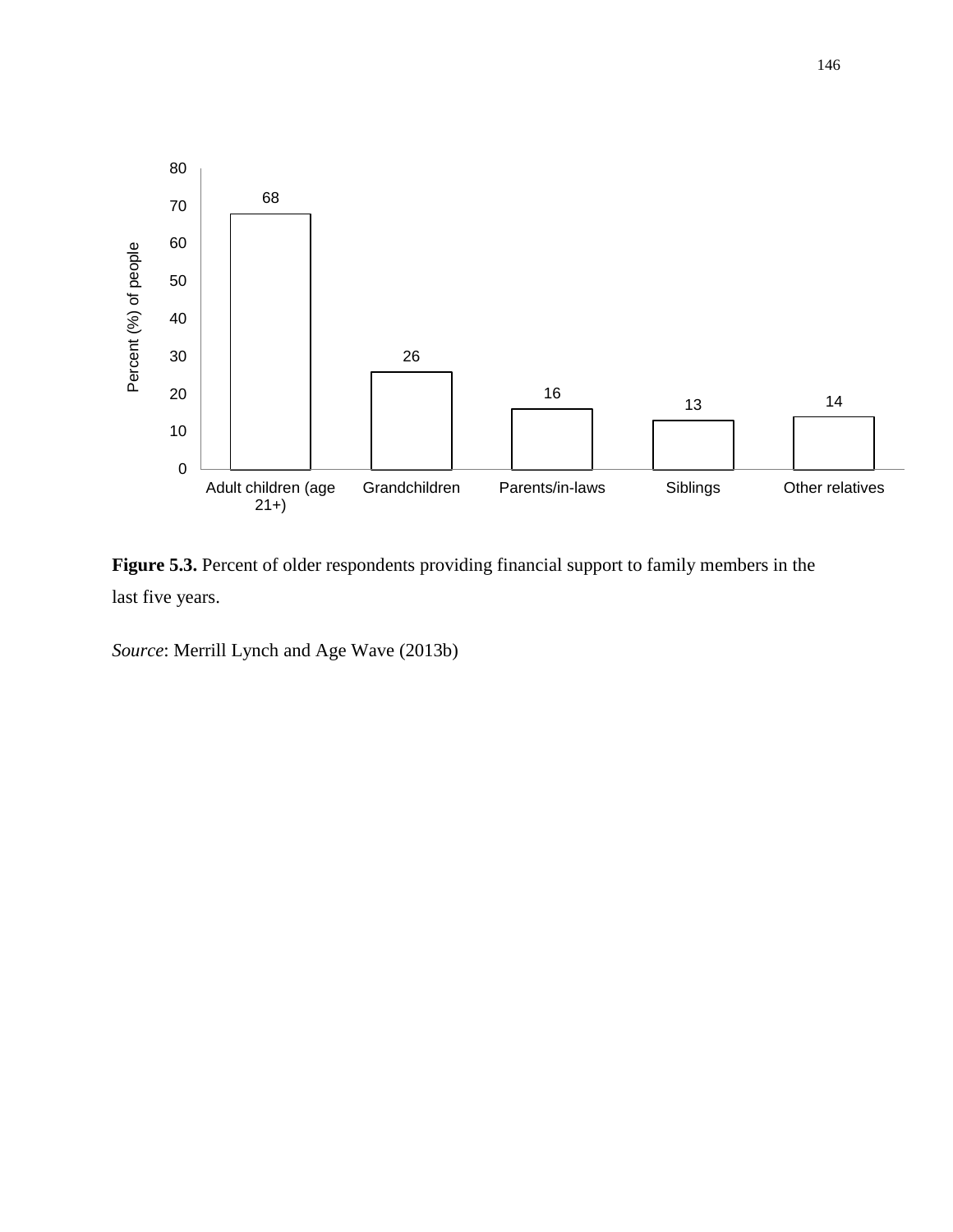

**Figure 5.4.** Financial support provided by people age 50+ provided to family members in the last five years, by investable assets.

*Notes:* The data in this chart reflect the following number of survey respondents (by column): (1) 3796 total respondents, (2) 71% with less than \$250k in investable assets, (3) 12% with \$250k- \$500k in investable assets, and (4) 17% with \$500k-\$5m in investable assets.

*Source*: Merrill Lynch and Age Wave Study: "Family & Retirement: The Elephant in the Room", Nov 2013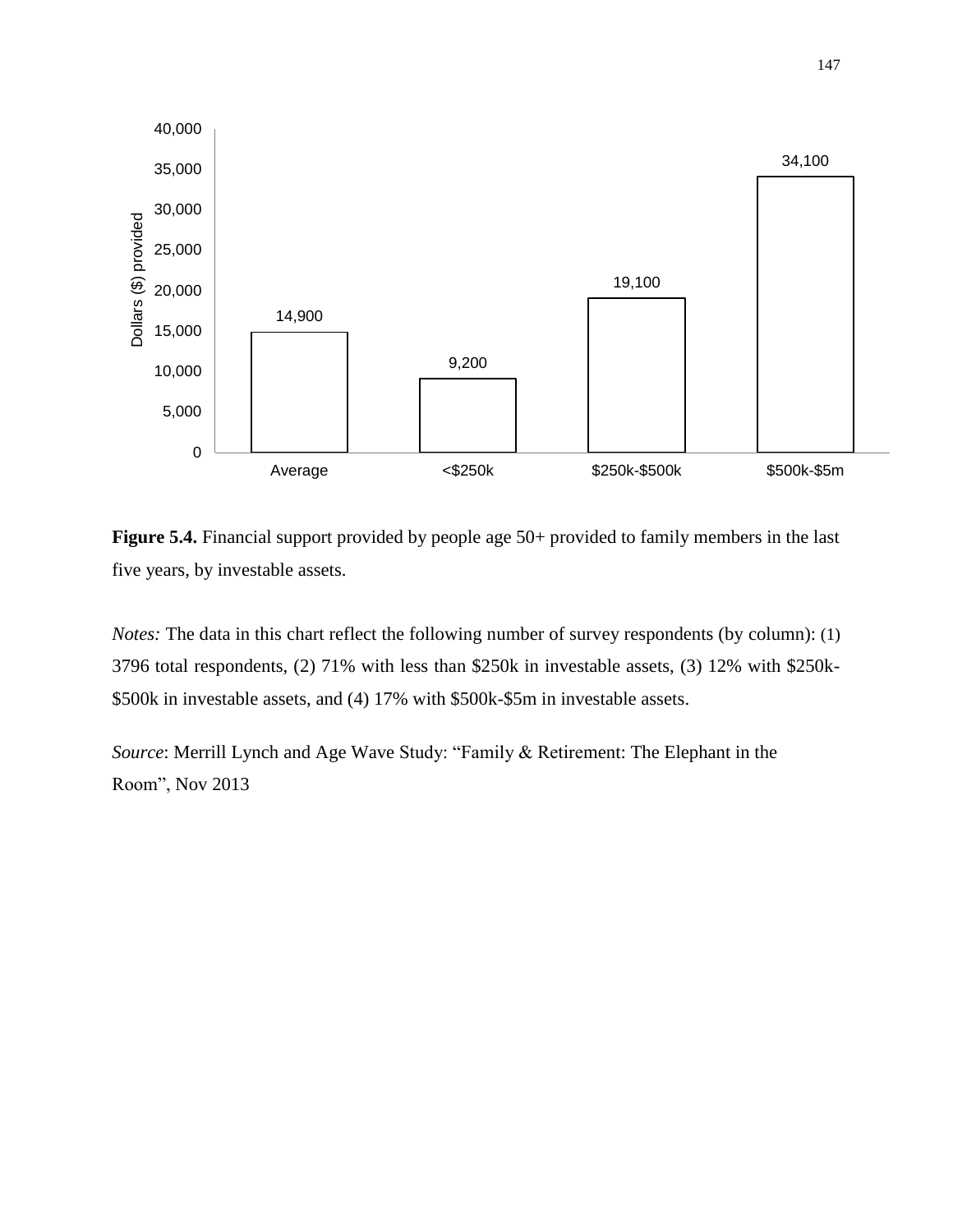

Figure 5.5. Percent of working retirees who agree to each statement.

*Source*: Merrill Lynch and Age Wave (2014b)